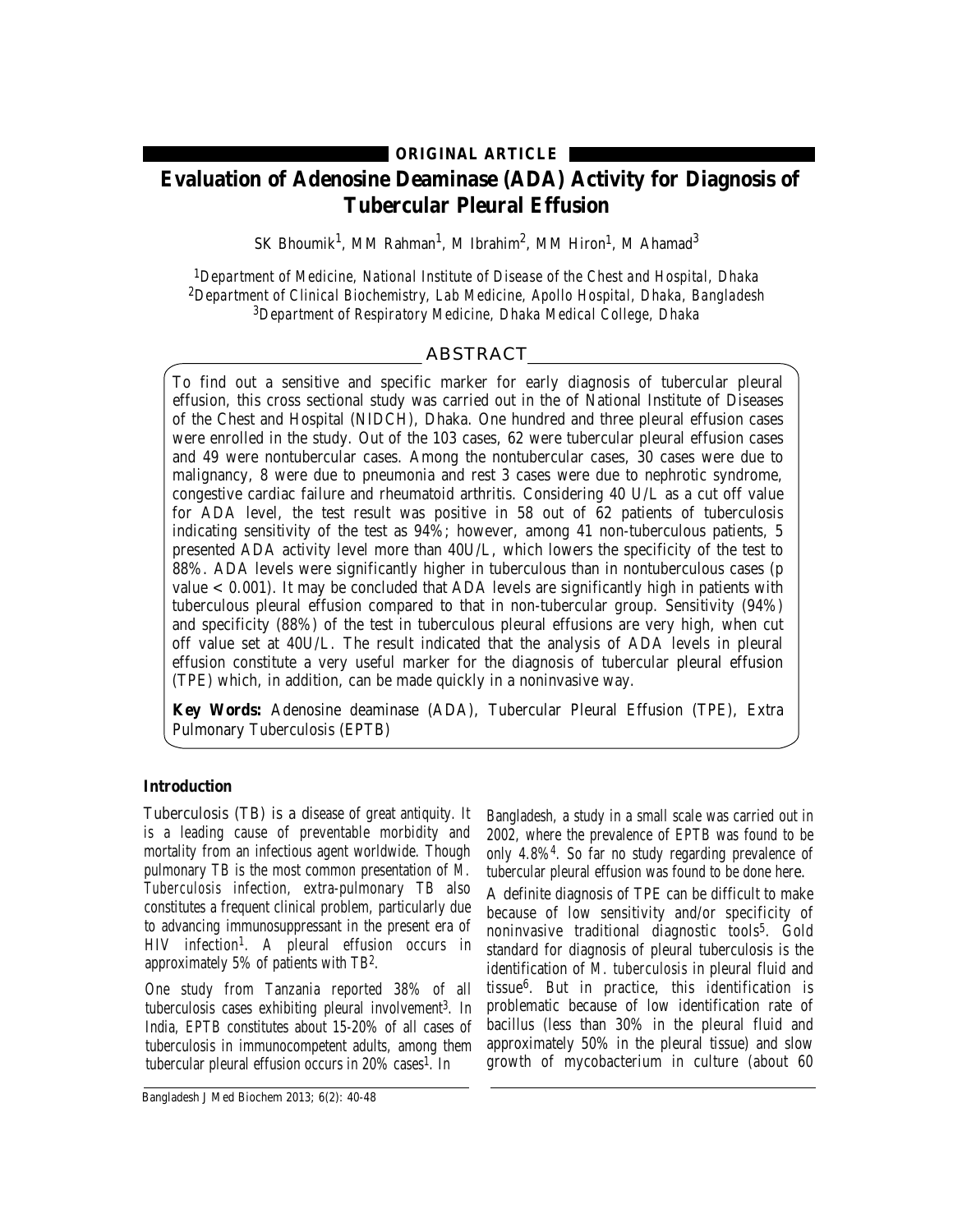Evaluation of Adenosine Deaminase (ADA) Activity for Diagnosis 41

days)7. Direct analysis of pleural fluid for detection of acid-fast bacilli (AFB) by Ziehl-Neelsen (Z-N) or similar method is positive in less than 5% of cases and culture on Löwenstein-Jensen (L-J) medium does not surpass a 40% positivity rate. Moreover, direct examination of pleural fluid with Z-N staining requires bacillar concentration of 104/ml to be positive, but mycobacterial load in pleural fluid is very low8. In another study, smears of pleural fluid were found to be positive by Z-N staining in only 10% of cases9. Pleural fluid cultures were positive for mycobacteria in  $< 25\%$  of cases<sup>10</sup>. Moreover, culture is time consuming, requires 4-6 weeks to yield growth of *M. tuberculosis,* even with radiometric mycobacterium culture system (BACTEC), which takes 18 days. Moreover cultures require a minimum of 10 to 100 viable bacilli 2.

On the other hand, pleural biopsy demonstrates granulomatous pleuritis in 50-80% of patients with TPE11 and when a culture of biopsy specimen is combined with histological examination, the diagnosis can be established in approximately 90% of cases6. In one study, a closed pleural biopsy specimen typically showed granulomatous lesion in only 60% of cases<sup>12</sup>. Sometimes, in absence of granuloma, examination of biopsy specimen for  $AFB$  revealed organism in  $10\%$  of cases<sup>13</sup>. Histopathology of pleural biopsy is superior to all the conventional test and is the specimen of choice for the diagnosis<sup>14</sup>, but the risk of complications from thoracentesis, cost of patient care, the presence of a physician who is trained to perform the procedure and appropriate facilities for its performance, as well as a pathological laboratory and a experienced pathologist who can interpret the finding all make the diagnostic procedure difficult. It does not always guarantee the collection of representative sample. Moreover, it is fully a blind invasive procedure.

Sputum specimens are often not evaluated because many of these patients are not able to produce sputum spontaneously<sup>15</sup>. The sputum cultures are positive in 30-50% patients with both pulmonary and pleural tuberculosis<sup>16</sup> but are positive in only 4% of patients with isolated pleural effusion $17$ .

In this context, difficulty in diagnosing tuberculous pleural effusion led to a search for a

simple, rapid, cost effective method that would optimize workup of those patients. Adenosine deaminase assay may be very useful diagnostic approach for the diagnosis of tubercular pleural effusion in combination with other diagnostic methods and clinical criteria....

Adenosine deaminase (ADA) is an enzyme in the purine salvage pathway that catalyzes hydrolytic and irreversible deamination of deoxyadenosine and adenosine to deoxyinosine and inosine respectively with the release of ammonia<sup>18</sup>. Although ubiquitous in distribution, enzyme activity is found in all cells with the highest activity in lymphocytes, predominantly active T lymphocytes and monocytes19. ADA is involved in the proliferation and differentiation of lymphocytes, especially T lymphocytes20. The increase in the ADA activity in patients with TB may indicate the cellular immune response and T lymphocyte activation in the disease21. T lymphocytes have ADA level 10 to 12 times higher than B lymphocytes. ADA activity varies depending on the proliferative status and maturity of cells<sup>22</sup>. The level of ADA is increased in TPE and this determination has acquired popularity as a diagnostic test in the high incidence area of TPE, because ADA measurement is a less expensive, minimally invasive, rapid and readily accessible test.

# **Material & Methods**

It was a cross sectional study. Samples were collected from the inpatient department of National Institute of Diseases of the Chest and Hospital (NIDCH). The laboratory works were performed in the Department of Microbiology & Immunology, Bangabandhu Sheikh Mujib Medical University (BSMMU) and National Tuberculosis Reference Laboratory, NIDCH. The study was carried out during the period of January 2008 to December 2008. History relevant to pleural effusion was carefully taken and noted in a predesigned questionnaire form.

# **Results**

One hundred and three pleural effusion cases were enrolled in the study. Out of the 103 cases, 62(60.1%) were tubercular pleural effusion cases and 49 (39.1%) were non-tubercular cases. Among the non-tubercular cases, 30 cases were due to malignancy, 8 were due to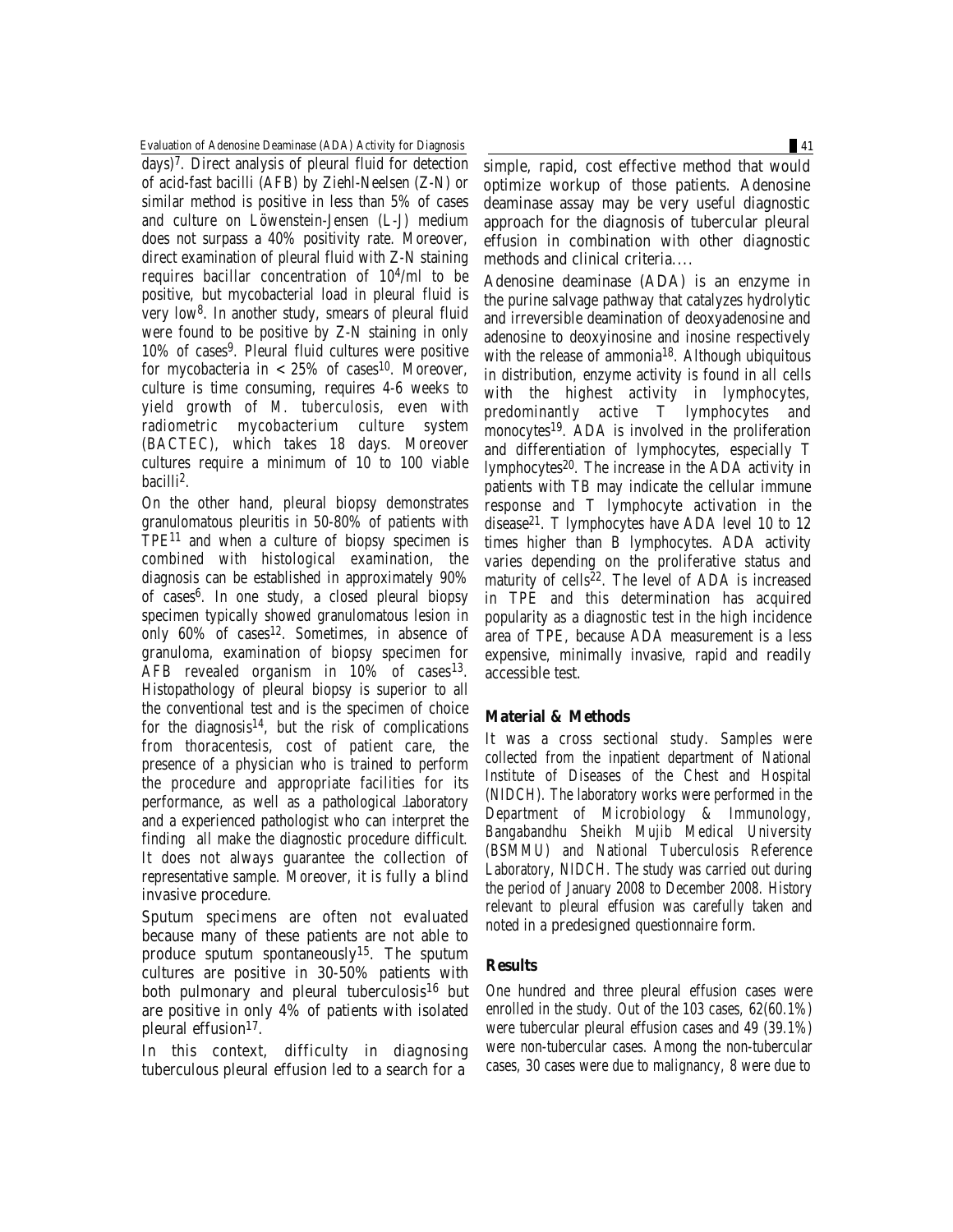pneumonia and rest 3 cases were due to nephrotic syndrome, congestive cardiac failure and rheumatoid arthritis each. (Table-I)

According to the diagnostic criteria for patients of tubercular pleural effusion, out of 62 patients diagnosed as having TPE, tuberculin test was positive in 42 cases (67.8%), a pleural biopsy exhibited granulomatous inflammation in 27 cases (43.5%) and chronic inflammatory lesion in 27 cases (43.5%) for whom anti-TB drugs were advised on the basis of clinical features, radiological evidence or empirically. Pleural fluid staining for AFB was positive in 6 patients (9.6%), a pleural fluid culture for *M. tuberculosis* was positive in 14 patients (22.5%). Of the 20 patients who had productive cough, 2(10%) had positive sputum microscopy for AFB and 3(15%) had positive sputum culture for *M. tuberculosis*. Out of 62 cases, only 5 (8.06%) had evidence of pulmonary tuberculosis on chest x-ray. Twenty two TPE cases were diagnosed by response to anti-tuberculous treatment (anti-TB) of which 13 cases were MT positive, and 9 cases had chronic inflammatory lesion on pleural tissue biopsy (Table-II)

**Table I:** Distribution of study population among pleural effusion cases  $(N=103)$ 

| <b>Diagnosis</b>                    | No. of Cases (%) |
|-------------------------------------|------------------|
| <b>Tuberculous pleural effusion</b> | 62(60.1)         |
| Non Tuberculous pleural effusion    | 41(39.9)         |
| Malignancy                          | 30(29.1)         |
| Parapneumonia                       | 8(7.8)           |
| Nephrotic syndrome                  | 1(0.9)           |
| <b>Rheumatoid arthritis</b>         | 1(0.9)           |
| $_{\rm CCF}$                        | 1(0.9)           |
| <b>Total</b>                        | 103(100)         |

**Table II:** Distribution of tuberculous pleural effusion patients as per diagnostic criteria,  $(N=62)$ 

| Diagnostic Criteria                                                                                                          | <b>Positive Result</b><br>Number<br>(%) |  |
|------------------------------------------------------------------------------------------------------------------------------|-----------------------------------------|--|
| <b>Pleural Fluid</b><br>M tuberculosis<br>Culture for<br>M/E for AFB                                                         | 14 (22.5)<br>6(9.60)                    |  |
| <b>Histopathology of Biopsized Pleural Tissue</b><br><b>Granulomatous inflammation</b><br><b>Chronic inflammatory lesion</b> | 27 (43.5)<br>27 (43.5)                  |  |
| Sputum $(n=20)^*$<br>Culture for<br><b>M.</b> tuberculosis<br><b>M/E</b> for AFB                                             | 3(15.0)<br>2(10.0)                      |  |
| Tuberculin test                                                                                                              | 42 (67.7)                               |  |
| <b>CXR</b><br><b>Evidence of pulmonary TB</b>                                                                                | 5<br>(8.06)                             |  |

Considering 40 U/L as a cut off value for ADA level, the test result was considered positive in 58 out of 62 patients of tuberculosis indicating sensitivity of the test as 94%; however, among 41 non-tuberculous patients, 5 presented ADA activity level more than 40U/L, which lowers the specificity of the test to 88% (Table-III).

Adenosine deaminase activity showed the highest positive result in 58(93.5%) TPE patients in comparison to all other tests (p value  $< 0.001$ ). Out of 62 cases, MT was positive in 42 patients, histopathology of pleural tissue revealed granulomatous lesion in 27 patients and bacteriological methods confirmed TPE in 14 patients. Majority of TPE patients 48(77.41%) were bacteriologically negative. Out of these 48 patients ADA result was positive in 46(95.83%) cases which was significantly higher ( $p$  value $< 0.001$ ) than biopsy positive cases 24 (50.00%) and tuberculin test positive cases 30 (62.5%). MT were done only in suspected tubercular pleural effsion cases which was a routine practice in NIDCH, Dhaka. (Table-IV).

Table-V demonstrated correlation and comparison of ADA result with bacteriological examination of pleural fluid, histopathology of pleural tissue and tuberculin test among the tubercular pleural effusion cases. Out of total 62 patients, fifty eight patients were positive for ADA. Among this 58 positive ADA patients, 6(10.34%) were positive for direct microscopy and 12 (20.68%) were positive for culture; 27(46.55%) cases were positve for pleural biopsy and 42 (72.41%) cases were MT positive. Among the ADA negative cases 2 (50%) were culture positive for *M.tuberculosis.* Other 2 (50%) ADA negative cases were diagnosed by response to anti-tuberculous treatment who had chronic inflammatory lesion on histopathology of pleural biopsy.

**Table III:** ADA level in pleural fluid of study groups  $N = 103$ 

|                            | <b>Pleural effusion cases</b> |            |       |
|----------------------------|-------------------------------|------------|-------|
| ADA level in pleural fluid | Tuberculous Non - tuberculous |            | Total |
| Positive                   | 58 (93.5)                     | 5(12.2)    | 63    |
| <b>Negative</b>            | 4(6.5)                        | 36 (87.8)  | 40    |
| Total                      | 62 (100.0)                    | 41 (100.0) | 103   |

*Number within parenthesis indicate percentage*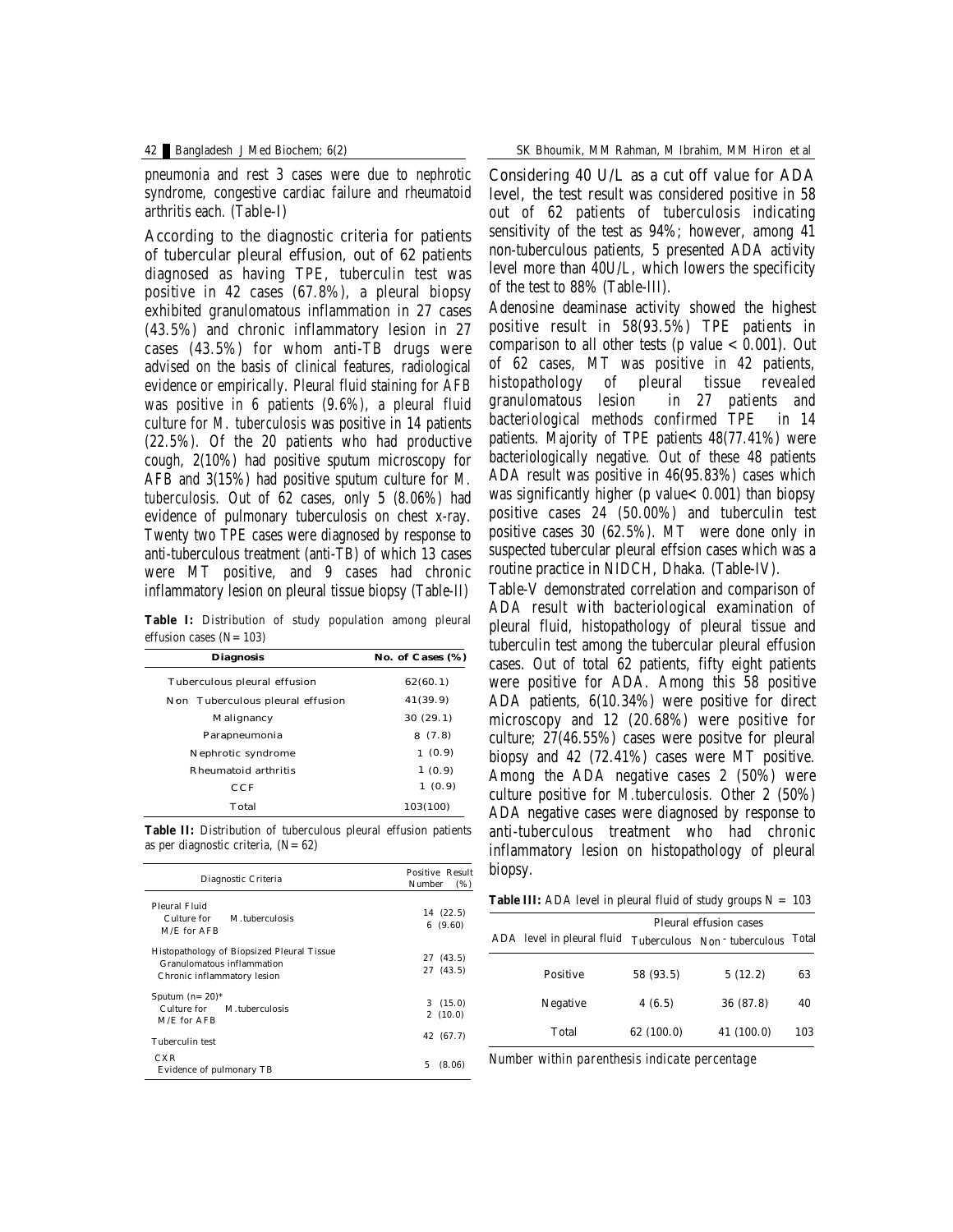Evaluation of Adenosine Deaminase (ADA) Activity for Diagnosis 43

**Table IV:** Comparison of Bacteriological results in pleural fluid with histopathology of biopsized pleural tissue, MT test and ADA result in pleural fluid among tuberculous pleural effusion patients  $(N = 62)$ 

| Combined Result of $M/E$ for Positive ADA in<br>AFB & Culture for M.TB in<br>leural fluid<br>р | pleural fluid | <b>Positive</b><br>for<br>pleural biopsy<br>granuloma | <b>Positive</b><br>MT test |
|------------------------------------------------------------------------------------------------|---------------|-------------------------------------------------------|----------------------------|
| <b>Both M/E &amp;culture positive</b><br>$n=6$                                                 | 6(100)        | 2(33.33)                                              | 6(100)                     |
| <b>M/E</b> negative & culture<br>positive $n=8$                                                | 6(75)         | 1(12.50)                                              | 6(75)                      |
| M/E & culture negative<br>$n = 48$                                                             | 46(95.83)     | 24 (50.00)                                            | 30(62.5)                   |
| Total $N = 62$                                                                                 | 58(93.54)     | 27(43.54)                                             | 42(67.7)                   |

*Number within parenthesis indicate percentage*

**Table-V:** Correlation of ADA results with bacteriological results in pleural fluid, histopathology of biopsized pleural tissue and MT test among tuberculous pleural effusion cases,  $N = 62$ 

| ADA in pleural fluid           | <b>M/E</b> for AFB<br><b>Positive</b> | <b>Culture for</b><br>M. TB<br><b>Positive</b> | <b>Biopsy for</b><br>Granuloma<br><b>Positive</b> | Tuberculin Test<br><b>Positive</b> |
|--------------------------------|---------------------------------------|------------------------------------------------|---------------------------------------------------|------------------------------------|
| <b>ADA Positive</b>            | 6(10.34)                              | 12(20.68)                                      | 27(46.55)                                         | 42(72.41)                          |
| <b>ADA</b> Negative<br>$n = 4$ | 0(0.00)                               | 2(50.00)                                       | 0(0.00)                                           | 0(0.00)                            |
| <b>Total</b><br>n= 62          | 6(9.62)                               | 14(22.50)                                      | 27(43.54)                                         | ٠<br>42(67.74)                     |

ADA results in pleural fluid among the nontuberculous pleural effusion cases were tabulated in table-vi. Among the 41 cases, 5(12.20%) were ADA positive of which 3(10%) cases were due to malignancy and one each was due to pneumonia and rheumatoid arthritis. Thirty six cases (87.80%) were ADA negative.

**Table VI:** ADA results in pleural fluid among the nontubercular pleural effusion cases,  $N = 41$ 

| <b>Non Tuberculous Cases</b>   |          | <b>ADA Positive</b> | <b>ADA Negative</b> |
|--------------------------------|----------|---------------------|---------------------|
| <b>Malignant</b>               | $n = 30$ | $3(10.0)*$          | 27(90.0)            |
| Pneumonia                      | $n = 8$  | 1(12.5)             | 7(87.5)             |
| <b>Rheumatoid Arthritis</b>    | $n=1$    | 1(100)              | 0(0.00)             |
| Nephrotic Syndrome             | $n=1$    | 0(0.00)             | 1(100)              |
| Congestive Cardiac Failure n=1 |          | 0(0.00)             | 1(100)              |
| Total                          | $n = 41$ | 5(12.20)            | 36(87.80)           |

Adenosine deaminase activity levels obtained in pleural fluids of the studied groups are shown in figure-I. The horizontal line shows the cut-off level. Mean adenosine deaminase value in the group of tuberculous pleural effusion was 70.82  $\pm$  22.54 U/L versus 30.07  $\pm$  22.93 U/L in non-tuberculous group and the difference is statistically highly significant  $(p < 0.001)$ . The adenosine deaminase level of non-tuberculous group reached above the diagnostic cut-off (40  $\check{U}/L$ ) for tuberculosis in 5 of 41 cases (two patients had bronchogenic carcinoma, one each had lymphoma, pneumonia and rheumatoid arthritis). Adenosine deaminase level of four tuberculous patients were less than 40U/L.



**Figure I:** *Adenosine deaminase levels in pleural luids of the studied groups*

Table-VII shows comparison of sensitivity, specificity, positive predictive value, negative predictive value and accuracy of ADA assay with every parameter studied for diagnosis of TPE. The specificity of adenosine deaminase activity was 88%, a value that is lower to that of other methods. However, in our patients, sensitivity of adenosine deaminase activity for diagnosis of tuberculous effusion was higher than that achieved with other methods. At lower cut-off value (like 33.56 U/L), the sensitivity remains the same but the specificity falls to 78 % which is also lower than that achieved with other methods. At higher cut-off value (like 45.2 U/L), the sensitivity falls to 88% which is lower in comparison with values obtained through other methods but specificity rises to 87% which is near to the values obtained through other methods.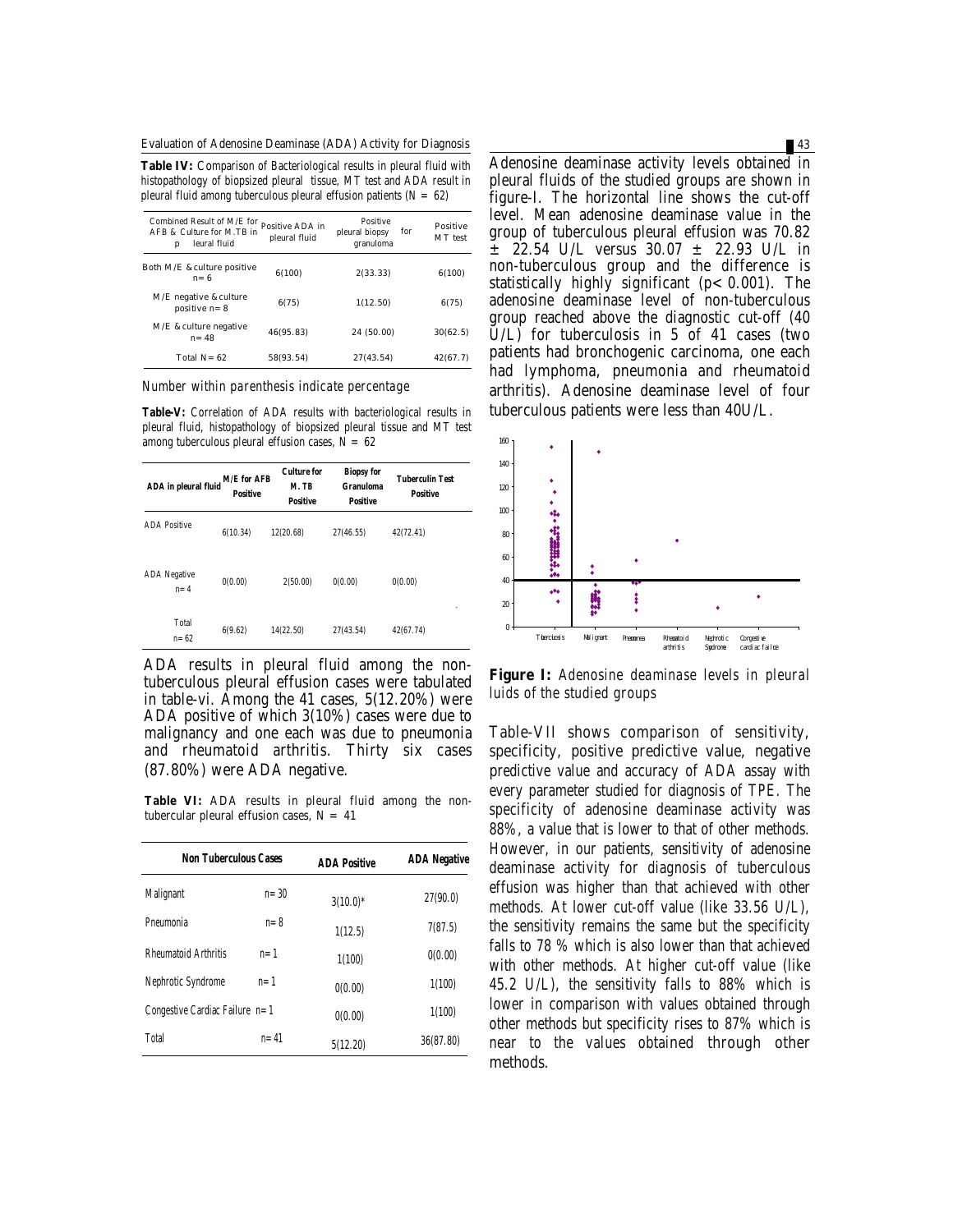## 44 Bangladesh J Med Biochem; 6(2)

**Table VII:** Comparison of Sensitivity, Specificity, Positive predictive value, Negative predictive value and Accuracy of ADA assay with every parameter studied for diagnosis of TPE

|                    | ADA<br>level | test | <b>Pleural</b><br>biopsy | Pleural fluid<br>culture for<br><b>M.TB</b> | <b>AFB</b> | p eural fluid Sputum<br>culture for<br><b>M.TB</b> | Svutum<br>AFB |
|--------------------|--------------|------|--------------------------|---------------------------------------------|------------|----------------------------------------------------|---------------|
| <b>Sensitivity</b> | 0.94         | 0.68 | 0.44                     | 0.23                                        | 0.10       | 0.15                                               | 0.10          |
| Specificity        | 0.88         | 0.93 | 1.00                     | 1.00                                        | 1.00       | 1.00                                               | 1.00          |
| <b>PPV</b>         | 0.92         | 0.93 | 1.00                     | 1.00                                        | 1.00       | 1.00                                               | 1.00          |
| <b>NPV</b>         | 0.90         | 0.66 | 0.54                     | 0.46                                        | 0.42       | 0.69                                               | 0.68          |
| Accuracy           | 0.90         | 0.78 | 0.66                     | 0.53                                        | 0.46       | 0.71                                               | 0.69          |

*PPV = Positive predictive value*

*NPV = Negative predictive value*

Table-VIII shows the likelihood ratio for positive result is 7.66 which is much more away from 1.0 the baseline to determine the sensitivity. The likelihood ratio for negative result was 0.074 which indicate that a negative test has less chance to have disease which increases the specificity. At our cut-off value (40U/L), the pre-test probability of ADA value for the diagnosis of TPE is 60% but the post-test probability at the same cut-off value (40u/L) is 91% which indicate that the test is applicable for the diagnosis of tuberculous pleural effusion.

**Table VIII:** Determination of Likelihood Ratio, Pre-test probability & post-test probability of ADA values in the diagnosis of Tuberculous Pleural Effusion

| Likelihood Ratio for positive results | 7.66  |
|---------------------------------------|-------|
| Likelihood Ratio for negative results | 0.074 |
| Pre-test probability                  | 60%   |
| Post-test probability $(LR + ve)$     | 91%   |
| Post-test probability (LR-ve)         | 10%   |

### **Discussion**

Tubercular pleural effusion frequently represent a diagnostic problem even after extensive research. In the present study, the commonest cause of pleural effusion were found to be tuberculosis (60.2%) followed by malignancy (29.1%) and pneumonia (7.7%). These findings were similar to those observed in other studies<sup>24</sup>. However this finding is in contrast with some other studies $23$  where they have found malignancy as the commonest cause of

pleural effusion. Only a few cases of pleural effusion from congestive cardiac failure, rheumatoid arthritis and nephrotic syndrome were noted in the present study. Similar observations of rarity of pleural effusion by these diseases were also reported in Bangladesh15.

TPE represent an immunological reaction to relatively few acid-fast bacilli in the pleural space. Acid-fast bacilli are reported to be seen in less than  $10\%$  of pleural aspirates<sup>24</sup>. Ziehl-Neelsen  $(Z-N)$ staining result of the pleural fluid were negative in all patients with TPE in two different studies in Brazil<sup>25</sup> and in India38. In these studies, Ziehl-Neelsen stain of pleural fluid revealed positivity in 9.6% cases and pleural fluid culture yielded *Mycobacterium tuberculosis* in 22.5% cases. Culture requires a minimum of 10 to 100 viable bacilli and therefore, is more sensitive than Z-N staining30. Majority of series showed diagnostic yields of  $<$  30%<sup>2</sup>. Only one study by Sibley reported positive culture in 70% of the cases. Lower rate of culture positivity ranging 4-16% were also reported by other workers<sup>26</sup>.

Microscopic examination and culture of sputum seldom reveal AFB in patients with tubercular effusion27. The diagnostic value of culture for *Mycobacterium tuberculosis* in sputum of patients with pleural tuberculosis is generally considered low28. Berger and Mejia reported that only 9% (2/22) of there patients, in whom no evidence of parenchymal lesion could be identified on the chest radiography, had a positive sputum culture<sup>16</sup>. Yew et al. reported 12.2% positive sputum microscopy for AFB in his study26. Sputum culture for *Mycobacterium tuberculosis* was found to be positive in 16.7% cases in a study conducted in Brazil $31$ .

Presence of granulomatous inflammation is frequently used as a diagnostic criteria for pleural tuberculosis31 and biopsy of the parietal pleura shows typical epithelloid granuloma in 50% to 80% of patients with tuberculous pleural effusion<sup>30</sup>. In this study, it provided a positive diagnosis in 43.5% of tuberculous pleural effusion cases. Low rate of positivity in histological examination of pleural biopsy tissue was also reported by Prabhudesai, who have found positive biopsy in only 38.4% cases. The low rate of positivity in the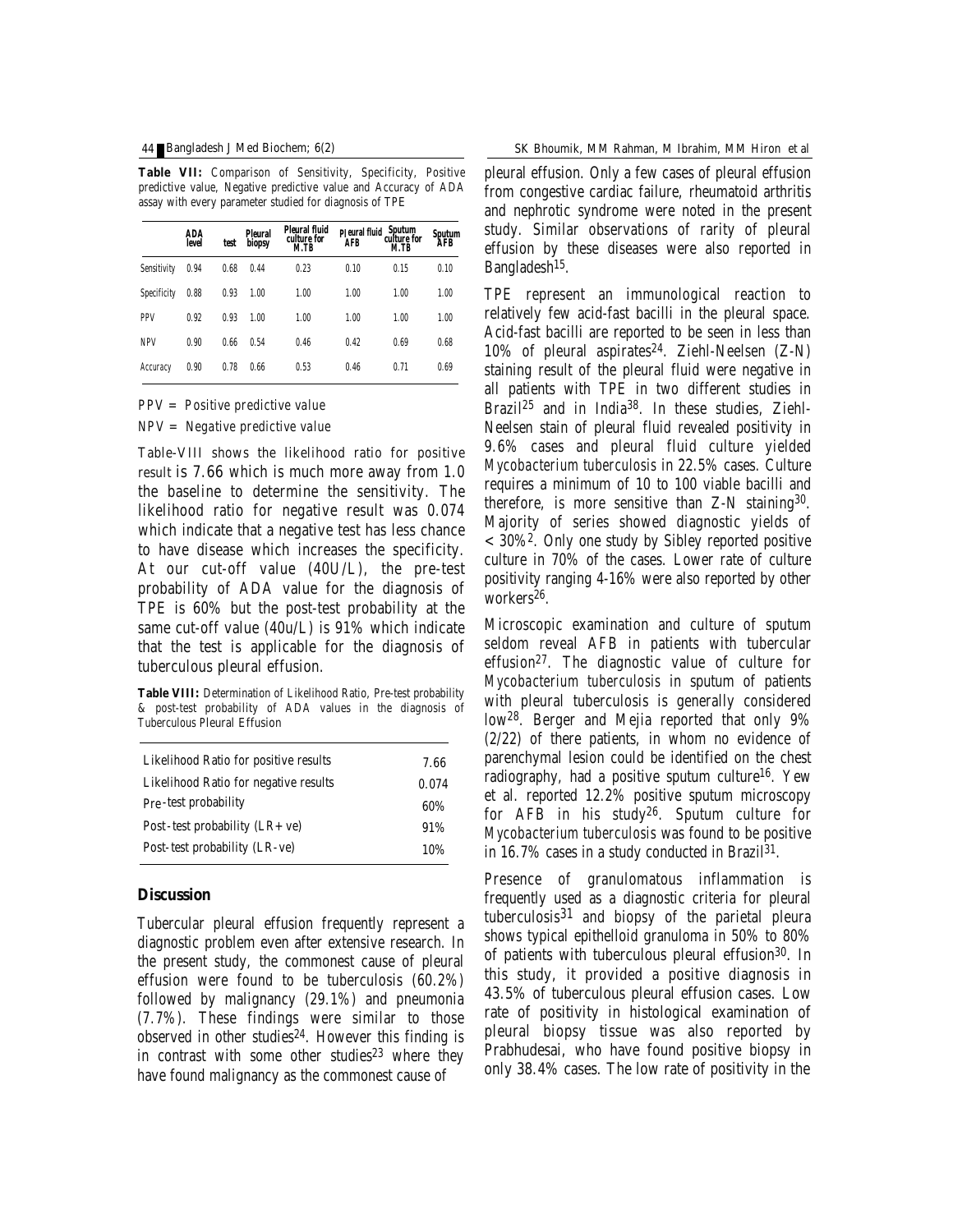present study might be due to lack of repeat pleural biopsy in this series. Moreover, biopsy requires greater expertise and is subject to sampling error<sup>31</sup> as epithelloid granulomas are not evenly distributed all over the pleural tissue.

In the present study, positive tuberculin test was observed in 67.7% cases. Similarly, higher positive tuberculin test was observed by various workers30. All the tuberculin test positive cases were ADA positive but not all the ADA positive cases were tuberculin test positive. The cutaneous response to PPD may be negative in one-third of the patients and a negative PPD test does not exclude the diagnosis33. Poor nutritional status and the common occurrence of viral infection might be the contributory factors which depress tuberculin reaction. Factors which might affect tuberculin sensitivity includes extreme ages (Newborn, elderly); vaccination (Polio, mumps, measles); drugs (Corticosteroid, anti-TB); bacterial (typhoid), viral (measles), overwhelming infections and stress. However, occurrence of false negative tuberculin skin test in tuberculous pleural effusion has been explained by the confinement of appropriately sensitized T-cells inside the pleural space and by the presence of adherent suppressor cells in the peripheral blood but not in the pleural fluid of tuberculous patients<sup>34</sup>.

Since the initial proposal of Piras et al, many studies have confirmed the utility of ADA for diagnosis of tuberculous pleural effusion35. In this study, ADA activity measurements also yielded good results in the diagnosis of TPE. The cut off value utilized in this study 40U/L is similar to that established in other settings where ADA has been evaluated in the differential diagnosis of TPE36. The ADA cut off value indicative of tuberculosis is subject to debate, since the literatures present a great variation of these values, ranging from 30 to 50 U/L<sup>31</sup>, highest cut off values (70U/L) have been described by Banales et al 34. It is difficult to define a universal cut off value for ADA activity. This test has to be validated for each region and eventually for every service, where the test is to be used<sup>37</sup>.

In this study, a ROC curve, a graphic approach, was employed which is preferable when there are many possible cut off value. More

importantly, the use of a ROC curve in the present study permits a meaningful comparison of the sensitivity and specificity at different cut off values between our study and other studies.

Based on the ROC curve, the ADA level in the pleural fluid of tuberculous patients at 40U/L is the most suitable cutoff, yielding a very high sensitivity (94%) and specificity (88%). Almost all research workers have shown the sensitivity and specificity of elevated level of ADA in TPE, ranges from 81 to 100% and 83 to 100% respectively38.

In the present study, the mean ADA activity level in patients of TPE was  $70.82 \pm 22.54$ U/L while in the group of non-tuberculous patients it was  $30.07 \pm 22.93$  U/L ( $P < 0.001$ ). Valdes et al studied 129 cases of pleural effusion, out of which 81 (62.8%) were of tuberculous etiology. The mean ADA level was significantly greater (112U/L) in the tuberculous than the non-tuberculous group32.

Tuberculous pleural effusion contains higher level of ADA than do most other exudates but elevated pleural fluid ADA levels occur in other clinical entities like malignant diseases, pneumonia, empyema, rheumatoid arthritis(RA) and systemic lupus erythematosus<sup>39</sup>. In this study, five patients with non TPE had pleural ADA> 40 U/L. Among them, two patients had pleural effusion due to malignancy, one each with pneumonia, RA and lymphoma. An ADA value of 150 U/L was detected in the patient with lymphoma, a well known condition associated with high concentrations of this enzyme in the pleural fluid. This finding is consistent with the findings of two different studies where they have found ADA value of 117 U/L & 770 U/L in the patients of lymphoma40. This Increased activity is probably due to malignant proliferation of undifferentiated T lymphocytes<sup>41</sup>.

Of the 62 patients with tuberculous pleural effusion, four showed pleural ADA activities below the threshold value. Therefore an ADA measurement  $< 40$  U/L does not preclude the possibility of tuberculosis. Two of the four patients with false negative result are associated with malignant condition, may be they had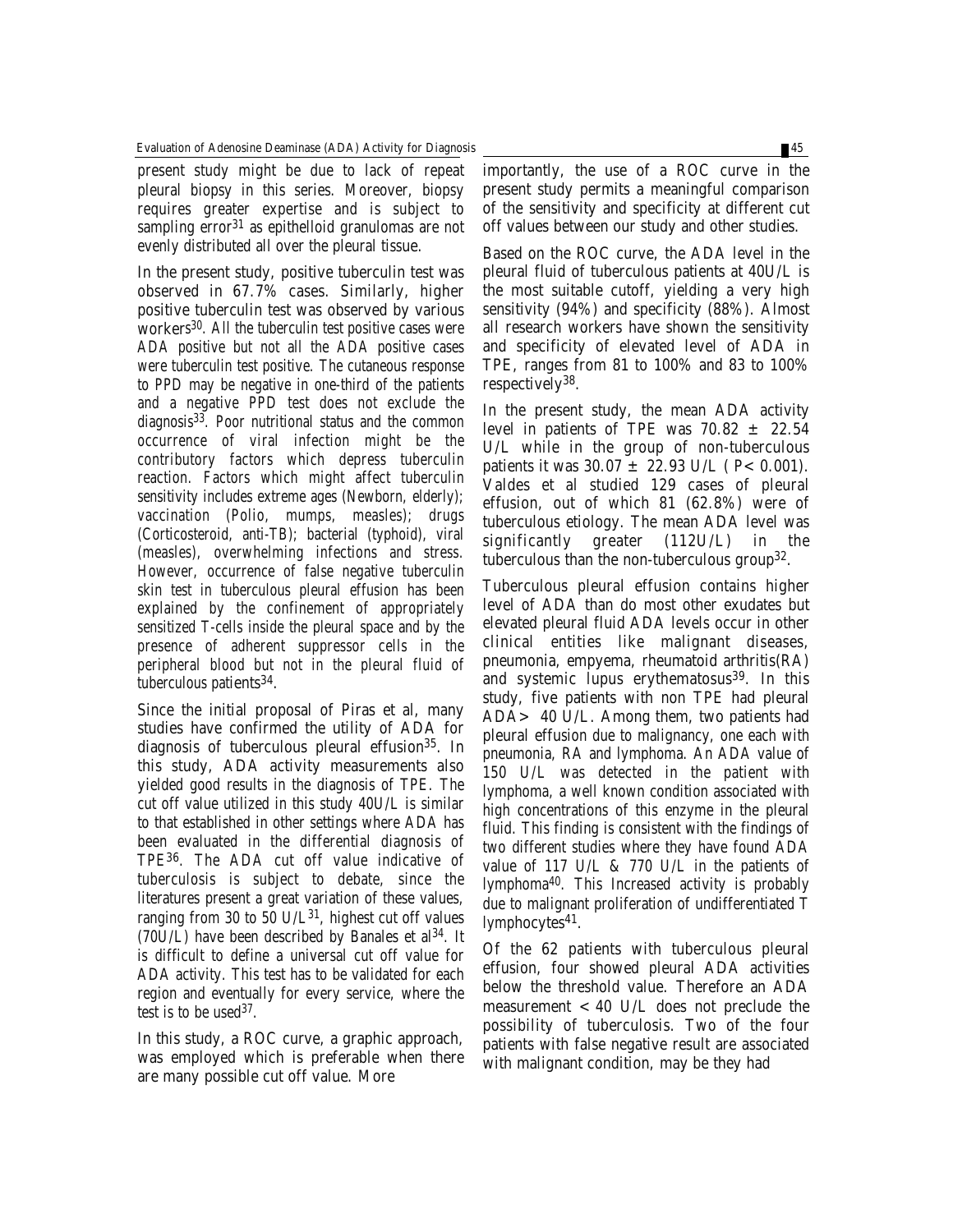immunosuppression as evidenced by the negative tuberculin test. In another case, the patient had milliary tuberculosis on X-ray which occurs due to haematogenous dissemination. This may indicates an immunologic deficiency and deserves further study. False negative cases are frequently found in studies conducted for the diagnosis of TPE by ADA activity . In Spain, a study conducted by Villena et al showed five false negative cases. They could not confirm the reason but emphasized on the relation to the HIV infection<sup>37</sup>.

In this study, ADA showed 94% sensitivity and 88% specificity for the diagnosis of tuberculous pleural effusion that are compatible with other study results conducted by other research workers previously. This study showed likelihood ratio for positive reuslt was 7.66 which move much away from 1.0 that indicates that more severe the disease, sensitivity of the test will be more. The likelihood ratio for negative results was 0.074, again for away from 1.0, indicates that in patient who were negative for TPE has less chance to show positive results of ADA values that made ADA measurement a highly specific for TPE patients. So, the obtained results was applicable with high sensitibity and specificity for the TPE patients in practice. Moreover, high post-test probability of 91% means that the test result will determine the treatment plan more accurately. With higher ADA values  $(>40U/L)$ , the diagnosis will be more certain and treatment can be started. Posttest probability for negative results is 10% which indicates that a negative ADA value can virtually exclude the diagnosis of TPE and anti-TB can be deferred. This also strengthen the rationality to introduce ADA measurement as diagnostic tool in the management of pleural effusion. The value obtained by this study is sufficient enough to diagnose most of the cases of TPE within a short period (1-2 days). More over, it is least invasive, less costly, and comparably accurate and can be an easily available diagnostic procedure. Sample collection for ADA assay is also easy and dose not necessitates any special arrangement. Chance of laboratory related errors is also less. Pleural fluid culture is also an

46 Bangladesh J Med Biochem; 6(2) SK Bhoumik, MM Rahman, M Ibrahim, MM Hiron et al

important diagnostic test but at least 6 weeks are required to obtain results and creates a diagnostic delay. Pleural tissue biopsy and histopathology is an invasive, blind procedure and can be followed by several complications to patients. Pleural fluid AFB staining has low sensitivity because presence of dead bacilli may cause false positive results and requires high bacillary load of 10,000 /ml for positive result. So, considering all, ADA assay in pleural fluid can be considered as an important investigation tool for the diagnosis of tubercular pleural effusion.

In conclusion, this study has clearly shown that ADA levels are significantly high in patients with tubercular pleural effusion  $(68.7 \pm 37.0)$ U/L) compared to that  $(28.6 \pm 8.3 \text{ U/L})$  in non tuberculous group. Sensitivity (94%) and specificity (88%) of the test in tubercular pleural effusions are very high, when cut off value set at 40U/L. The result indicated that the analysis of ADA levels in pleural effusion constitute a very useful marker for the diagnosis of TPE which, in addition, can be made quickly in a non- invasive way. However, ADA levels above the cut off level were found in 5(12.20%) of non-tuberculous patients, one of them showed very high level and ADA levels remain below the cut off level in 4((6.5%) of tuberculous patients. We may conclude that overall this is very helpful test for the diagnosis of TPE.

### **References**

- 1. Sharma SK and Mohan A. Extrapulmonary tuberculosis. India J Med Res 2004; 120: 316-353.
- 2. Gopi A, Madhavan SM, Sharma SK and Sahn SA. Diagnosis and treatment of tuberculous pleural effusion in 2006. Chest 2007; 131: 880-889.
- 3. Mlika-Cabanne N, Brauner M, Muguisi F. Radiographic abnormalities in tuberculosis and risk of coexisting human immunodeficiency virus infection: results from Dares Salaam, Tanzania and scoring system. Am Rev Respir Crit Care Med 1995; 152: 786-793.
- 4. Talukder MAS and Zakaria MM.Prevalence of Extra-pulmonary tuberculosis in hospital patients. ASCON 2002; 10: 117.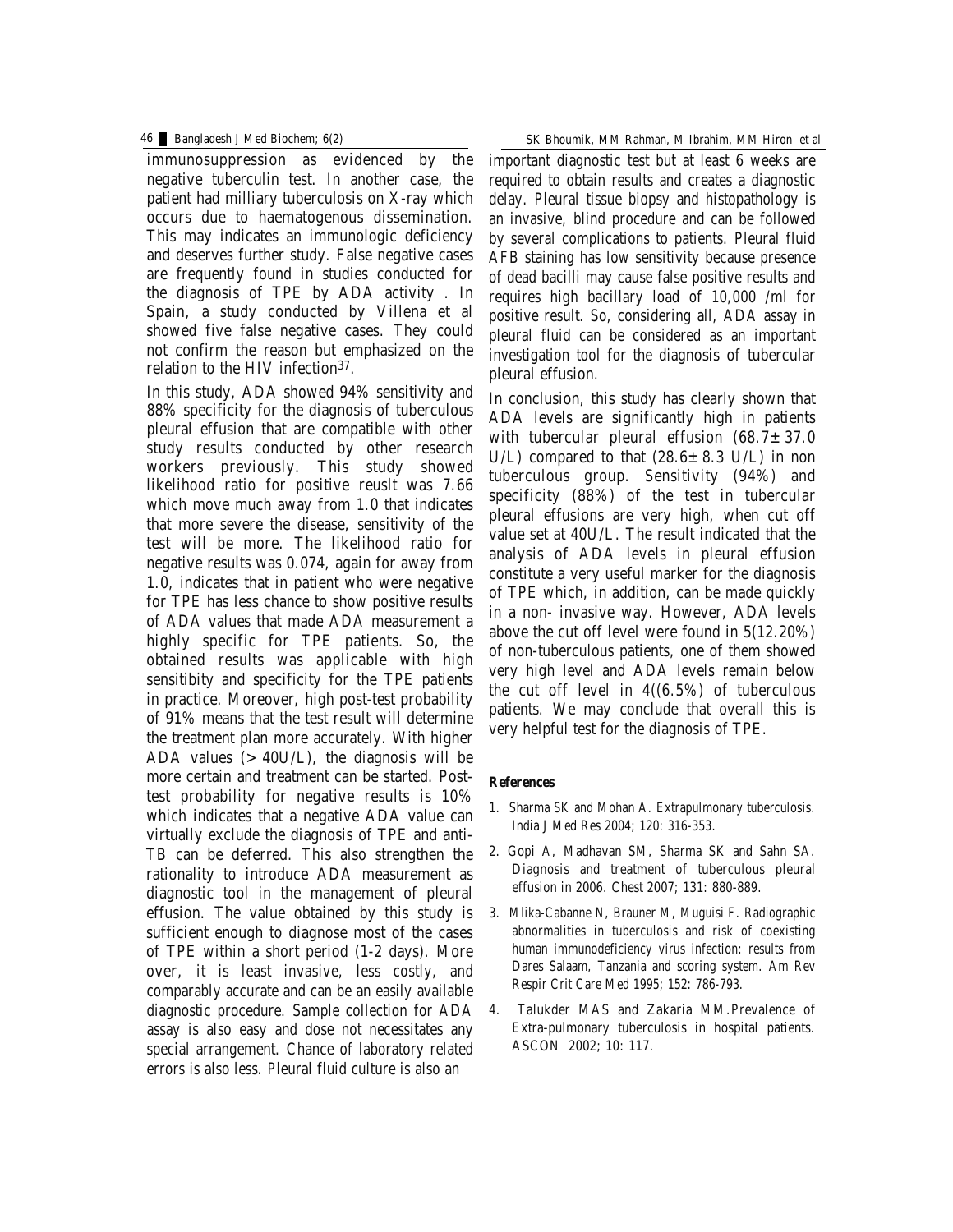- 5. Laniado-Laborin R. Adenosine deaminase in the diagnosis of tuberculous pleural effusion: Is it really an ideal test? A word of caution. Chest 2005; 127: 417-418.
- 6. Antonangelo L, Vargas FS, Almeida LP, Acencio MMP, Gomes FDM, Sales RK, Seicento M and Teixeira LR. Influence of storage time and temperature on pleural fluid adenosine deaminase determination. Respirology 2006; 11: 488-492.
- 7. Antonangelo L, Vargas FS, Seiscento M, Bombarda S, Teixera L, de Sales RKB. Clinical and laboratory parameters in the differential diagnosis of pleural effusion secondary to tuberculosis or cancer. Clinics 2007; 5: 85-90.
- 8. Prabhudesai PP, Mahashur AA, Mehta N, Ajay R. Exudative pleural effusions in patients over forty years age- an analysis of seventy-six patients. J Postgrad Med 1993; 39: 190.
- 9. Khatami K. Pleural tuberculosis. Shiraz E-Medical Journal 2001; 3: 1-15.
- 10. Laniado-Laborin R. Adenosine deaminase in the diagnosis of tuberculous pleural effusion: Is it really an ideal test? A word of caution. Chest 2005; 127: 417-418.
- 11. Laniado-Laborin R. Adenosine deaminase in the diagnosis of tuberculous pleural effusion: Is it really an ideal test? A word of caution. Chest 2005; 127: 417-418.
- 12. Riantawan P, Chaowalit P, Wongsangiem M and Rojanaraweewong P. Diagnostic value of pleural fluid adenosine deaminase in tuberculous pleuritis with reference to HIV coinfection and a Bayesian analysis. Chest 1999; 116: 97-103.
- 13. Valdes L, Jose SE, Alvarez D, Sarandeses A, Pose A, Chomon B, Alvarez-Dobano JM, Salgueiro M and Suarez RJ. Diagnosis of tuberculous pleurisy using the biologic parameters adenosine deaminase, lysozyme and interferon gamma. Chest 1993; 103: 458-465.
- 14. Conde MB, Loivos CA, Rezende VM, Soares SLM, Mello FCQ, Reingold AL, Daley CL and Kritski AL. Yield of sputum induction in the diagnosis of pleural tuberculosis. Am J Respir Crit Care Med 2003; 167: 723-725.
- 15. Berger HW and Mejia E. Tuberculous pleurisy. Chest 1973; 63: 88-93.
- 16. Epstein DM, Kline LR, Albelda SM and Miller WT. Tuberculous pleural effusions. Chest 1987; 91: 106-109.
- 17. Mane P et. al. Role of pleural fluid adenosine deaminase (ADA) estimation in diagnosis of tuberculosis in pediatric surgical patients with suppurative thoracic lesion, Journal of Indian Association of Pediatric Surgeons 2001; 4: 125-129.
- 18. Ungerer JPJ, Oosthuizen Bissbort SH, Vermaak WJH. Serum adenosine deaminase: Isoenzymes and diagnostic application. Clin Chem 1992; 38: 1322-6.
- 19. Laniado-Laborin R. Adenosine deaminase in the diagnosis of tuberculous pleural effusion: Is it really an ideal test? A word of caution. Chest 2005; 127: 417-418.
- 20. Canbolat O, Ulusdoyuran S, Ozgun G, Ceyhan I, Gumuslu F, Akbay A. The comparison of adenosine deaminase activity value with polymerase chain reaction results in patients with tuberculosis. Journal of Clinical Laboratory Analysis 1999; 13: 209-212.
- 21. Riquelme A, Calvo M, Salech F, Valderama S, Pattiollo A, Arellano M, Arrese M, Soja A. Viviani P, Letelier LM, Value of adenosine deaminase (ADA) in ascitic fluid for the diagnosis of tuberculous peritonitis. J Clin Gastroenterol 2006; 8: 705-710.
- 22. Carstens ME, Burgess LJ, Maritz FJ, Taljaard JJF. Isoenxymes of adenosine deaminase in pleural effusion: a diagnostic tool? Int J Tuberc Lung Dis 1998; 10: 831-835.
- 23. Reechaipichitkul W, Kawamatawong T,Teerajetgul Y,Patjanasoontorn B. Diagnostic role of pleural fluid adenosine deaminase in tuberculous pleural effusion. Southeast Asian J Trop Med Public health 2001; 32: 383-389.
- 24. Lima DM, Colares JKB and de Fonseca BAL. Combined used of the polymerase chain reaction and detection of adenosine deaminase activity on pleural fluid improves the rate of diagnosis of pleural tuberculosis. Chest 2003; 124: 909-914.
- 25. Prabhudesai PP, Mahashur AA, Mehta N, Ajay R. Exudative pleural effusions in patients over forty years age- an analysis of seventy-six patients. J Postgrad Med 1993; 39: 190.
- 26. Yew Ws, Chan CY, Kwan SY, Cheung SW and GL French. Diagnosis of tuberculous pleural effusion by the detection of tuberculostearic acid in pleural aspirates. Chest 1991; 100: 1261-1263.